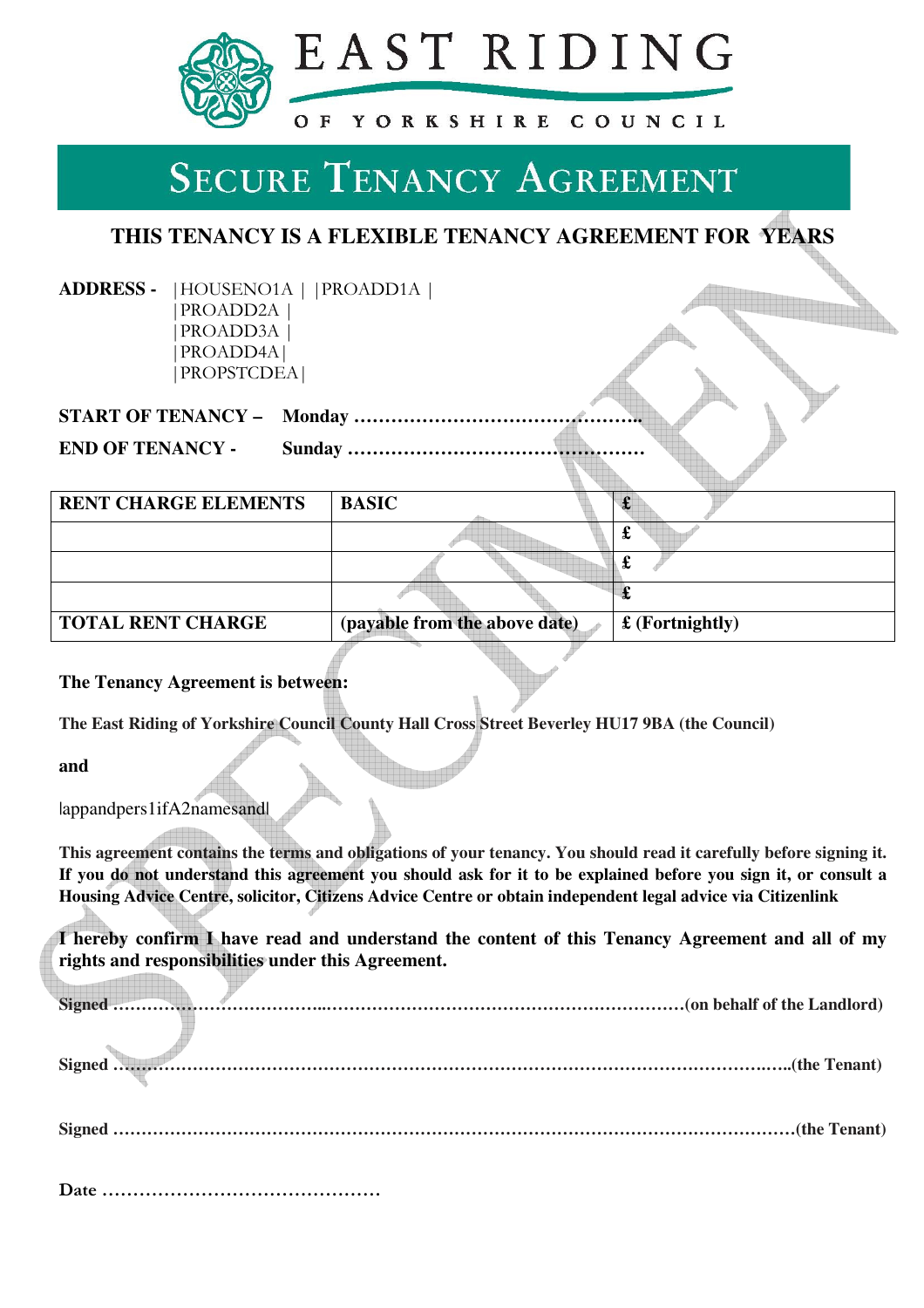## **TENANCY CONDITIONS**

#### 1.0 **GENERAL**

- 1.1 Your tenancy agreement is a binding contract between you and the Council. It contains your rights and obligations as a tenant and our rights and obligations as your landlord
- 1.2 For the purpose of this document 'you' means the Tenant. In the case of joint tenancies it refers to both tenants. 'We' means the East Riding of Yorkshire Council as landlord
- 1.3 This Agreement makes you a secure tenant. This means that you can stay in your home until the End of Tenancy Date unless there is a legal reason why we want it back. In the case of joint tenants the term "Tenant" applies to each of them and the names of all joint tenants must be written above. Each tenant individually has the responsibilities and rights set out in this Agreement. As the Tenant you are responsible for the behaviour of household members and visitors and you must not allow them to do anything that would be in breach of this Agreement.
- 1.4 Taking up the tenancy of the Property will be conclusive evidence of your acceptance of the tenancy conditions
- 1.5 Any enforcement of these tenancy conditions is at the discretion of the Council. Action may be taken where any of these conditions are broken. We may take legal action to make you meet the conditions of this Agreement or we may ask the Court for permission to evict you. If the Council does not act immediately this does not mean that action will not be taken
- 1.6 Any officers or contractors, who call at the Property in relation to any housing matter, including repairs, will carry official East Riding of Yorkshire Council identification. If they do not have proof of identity you can refuse to allow them into your home
- 1.7 If you are a joint tenant you are both responsible for all aspects of your tenancy. If you leave the Property you are still responsible for the tenancy until you sign to terminate or assign it
- 1.8 The Council may vary any of the terms of this Agreement (including the amount of the rent and services provided) by giving you four weeks written notice
- 1.9 Where Council permission is required for any actions, consent will not be unreasonably withheld or delayed

## **2 YOUR RIGHTS**

As a secure tenant you have a number of rights and responsibilities that are set out by law. You may have the right to:

#### 2.1 **Exchange your home with another tenant**

You may exchange your home with that of another secure Council tenant or with an assured tenant of a Registered Social Landlord. Both parties must get written permission from their landlord before the exchange takes place. Permission may be refused if you do not meet certain conditions

#### 2.2 **Buy your home (Right to Buy)**

Existing secure tenants will normally have the Right to Buy their home after they have been a tenant for a minimum period. The price you pay will be the market value less a discount that depends on the length of your current and/or former tenancy/ies. This discount is also subject to a maximum amount. If you are a tenant in sheltered housing with a warden service and common room close by you may not have the Right to Buy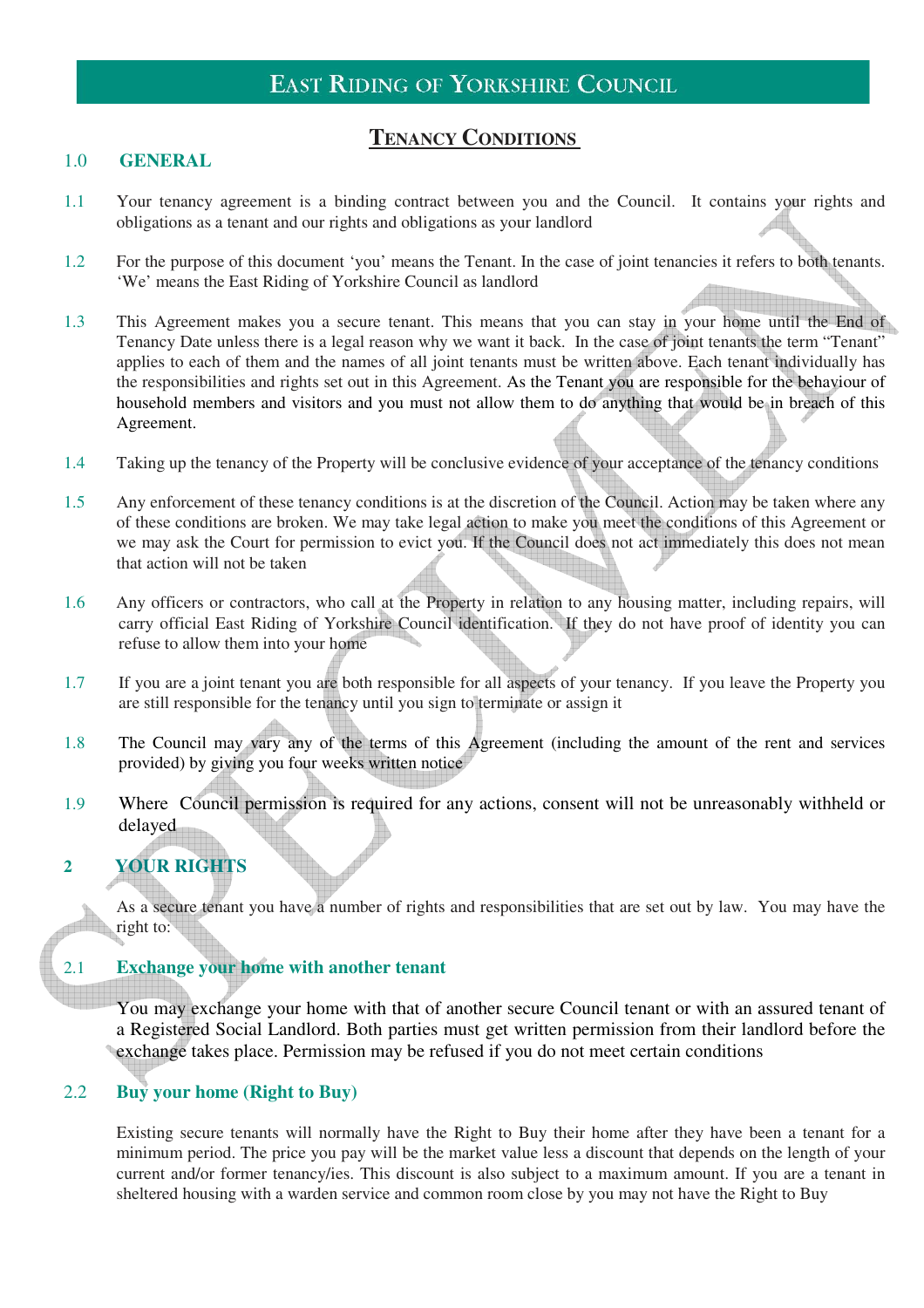#### 2.3 **Pass on your tenancy when you die (succession)**

If you die and you were a sole tenant your tenancy will automatically pass to your spouse or civil partner as long as they were living with you at the Property as their only or main home at the time of your death. If you are a joint tenant and the other party to the tenancy dies the tenancy will continue in the name of the surviving joint tenant as successor. If you don't have a spouse or civil partner the tenancy at the Councils discretion may pass to a family member as long as they have been living with you continuously for the last five years. In exceptional circumstances the Council may consider granting a tenancy to family members who have lived with you for more than 12 months but less than five years. By law there is only one right of succession, however, following a succession to a spouse or partner the Council may consider a second succession to a family member in limited circumstances. If you succeed to the tenancy of a property that is not suitable for your needs e.g. a sheltered flat and you are under 60 years of age, we may take steps to provide you with more suitable accommodation

- 2.4 In limited circumstances we may consider an application to grant a new tenancy to a surviving occupier where the right of succession has already been exercised.
- 2.5 On succession of a tenancy if the Property is larger than would normally be required by the successor the Council may require you to move to a more suitable property. However should there not be suitable alternative accommodation available the tenancy will be renewed for two years

#### 2.6 **Improve your home**

- (a) As a flexible tenant you do not have a right to make alterations or improvements to your home. However, if you do wish to make improvements to the Property the Council may consider an application made to us for permission, you must however obtain any necessary planning permissions or building consents, See Section 4. This includes obtaining consent before the installation of a satellite dish or a television aerial on any part of the exterior of the Property or any other property belonging to the Council. However, you will not be entitled to any compensation for improvements made to the Property when your tenancy comes to an end.
- (b) The Council may impose conditions when giving permission for any alterations or adaptations with which you must comply.
- (c) The Council accepts no liability or responsibility for maintaining any alterations or additions made by you to the Property or for any problems caused to the property as a result.

#### 2.7 To **be consulted**

We will consult you about housing matters that substantially affect your tenancy and the locality. You may wish to get more involved by joining a tenants or residents group See Section 11

### 2.8 **Take in lodgers**

You do not need permission to take in a lodger as long as it does not make your home statutorily overcrowded. You do however need to tell us that you have a lodger and when any lodger moves in and out. If you receive housing benefit taking in a lodger may affect your entitlement

#### 2.9 **Sublet part of your home**

You may sublet part (but not all) of your home. You need our written permission before doing so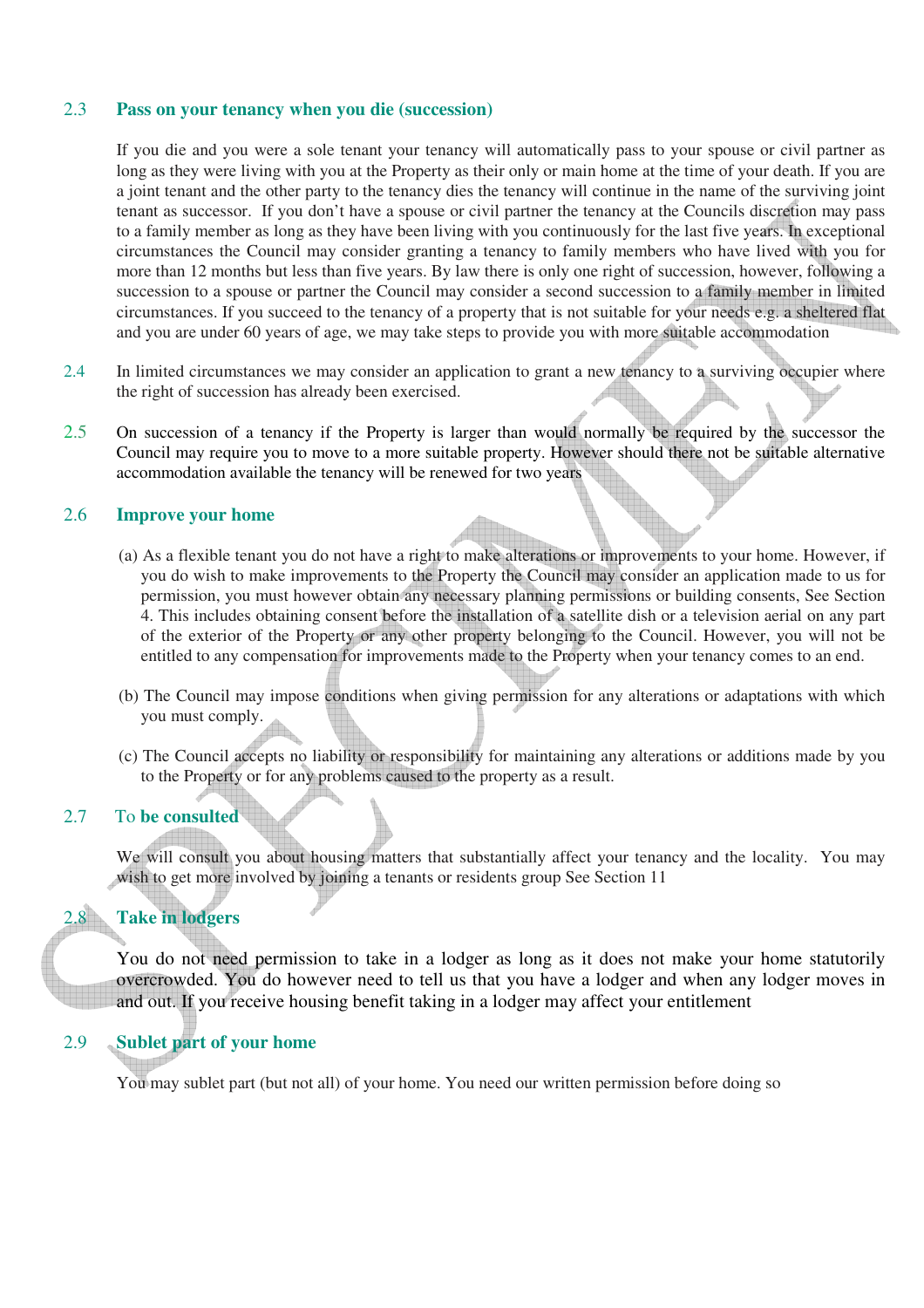#### 2.10 **Assign your tenancy**

You may assign your tenancy of the Property only with the written permission of the Council in the following circumstances:

- (a) In certain circumstances to a person who would qualify as a successor if the tenant dies.
- (b) If the assignment is ordered by a court under the Matrimonial Causes Act 1973, the Matrimonial and Family Proceedings Act 1984, the Children Act 1989 or the Civil Partnership Act 2004.
- (c) To another secure tenant by mutual exchange.
- 2.11 You have the right, by law, to stay in your home until your tenancy comes to an end, the Council may however obtain early possession of your home against your wishes if we obtain a Court Order from the County Court. The law controls the circumstances in which the Court will grant an Order for Possession. These are set out in Schedule 2 of the Housing Act 1985. (Please refer to the "Housing" page of the Councils Website for a copy of this Schedule). As long as you pay your rent and you, and the people you are responsible for, follow the conditions of the tenancy we would not normally ask the Court to make such an Order
- 2.12 If you have a Court Order made against you because of anti-social behaviour, you may lose your rights as a secure tenant and your tenancy will be demoted. When this happens we will inform and advise you.

#### **3 PAYMENT OF RENT**

- 3.1 The rent is the total weekly amount payable to the Council, including water rates and service charges where applicable, rent must be paid on a Monday, one week in advance.
- 3.2 The rent for the Property will be reviewed annually on the 1<sup>st</sup> day of April in accordance with the Housing Act 1985. We will give you at least four weeks notice of the new rent to be charged.
- 3.3 You are responsible for the prompt payment of:
	- (a) current rent due including all costs, charges and repayments of overpaid Housing Benefit
	- (b) arrears of rent
	- (c) service charges
	- (d) recharged repair costs
	- (e) any other debts or Court costs which result from any other breach of this tenancy
- 3.4 If you have difficulty paying your rent or tenancy-related service charges, you should apply to see if you are entitled to Housing Benefit. You should contact the Housing Benefits Section straight away to let them know
- 3.5 If you are a joint tenant you are both responsible for all of the rent. A joint tenant who leaves the Property is still responsible for all of the rent as is a joint tenant who lives at the Property on their own
- 3.6 If you receive any compensation from the Council relating to the Property and you owe any rent or other debt related to your tenancy, that compensation would be used to reduce the debt or arrears
- 3.7 If you fail to pay your rent, we may take legal action to recover the debt or ask the Court for an Order to evict you from the Property. You will usually have to pay what it costs us to take you to Court.
- 3.8 The Council may at its discretion request that you pay rent other than on a weekly basis, you will be advised of the arrangements for the collection of rent and any other charges due under this Agreement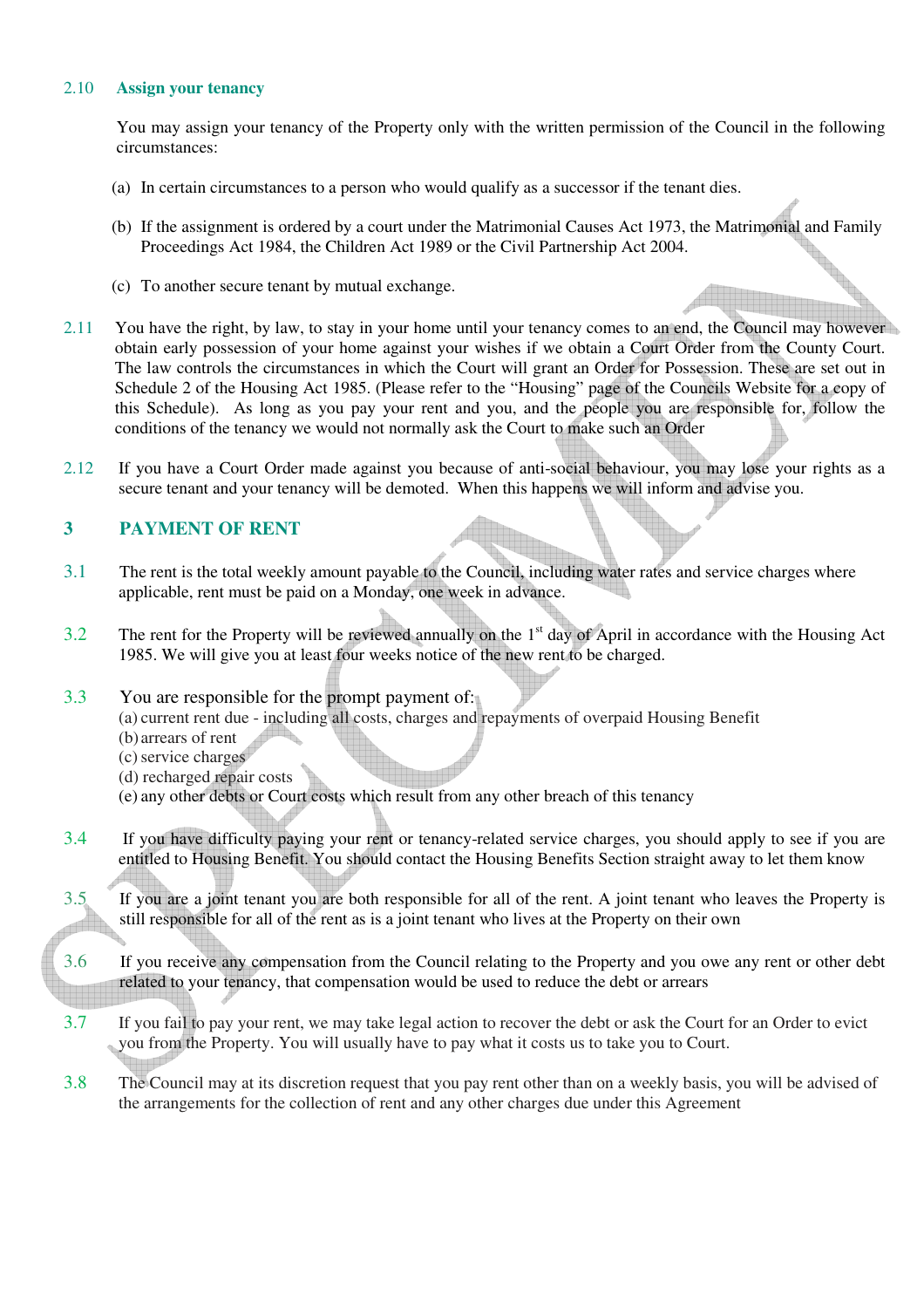#### 3.9 **Service Charges**

- (a) The Council will provide services to communal areas in accordance with the Property for which you will pay a service charge in addition to the net rent
- (b) The Service charge will be set annually to apply from April each year. The Council reserves the right to vary the service charge at any time in the event of unforeseen additional costs or savings being incurred or achieved by the Council in the provision of services.

#### 3.10 **Water Rates**

- (a) You will normally be responsible for paying the water rates directly to the water provider (not the Council) however if that is not the case then we will advise you and you will pay them to the Council
- (b) We will pay the appropriate water company any amount due to them and collect from you as set out above at  $(a)$
- (c) With some properties you may be required to pay water rates directly to the water company via a water meter. It is a breach of this Agreement not to do so.

#### 3.11 **Other Charges**

Any other charges must be paid as part of the rent.

## **4 REPAIRS, MAINTENANCE, IMPROVEMENTS AND ALTERATIONS**

- 4.1 We are responsible for repairing the structure and exterior of the Property. This includes:
	- (a) drains, gutters and external pipes
	- (b) the roof
	- (c) foundations, outside walls, outside doors, broken glass caused by fair wear and tear, window sills, window frames, thresholds
	- (d) internal walls, skirting boards, doors and door frames, floors and ceilings (not including painting and decoration)
	- (e) chimney and chimney stacks, central heating flues (this does not include the sweeping of chimneys)
	- (f) garages, outhouses and external stores erected by us
	- (g) pathways and steps (but only where these are a means of access to the Property)
- 4.2 You are responsible for repairing, renewing or replacing a number of items in the Property:

 $\sqrt{(a)}$  replacement of electrical fuses, provision of light bulbs and plug tops for appliances

- (b) renewal of plugs and chains to sinks, baths and wash basins and the provision of toilet chains and pulls
- (c) sinks, baths, basins, toilets, waste pipes, gullies and drains must be kept free of obstructions
- (d) broken internal doors, window and cupboard furniture including handles, latches, hinges and internal locks. Hinges and fasteners on windows and doors must be oiled frequently
- (e) the provision of additional or replacement keys. If you ask us to gain access to your home because of lost or misplaced keys you may be recharged the full cost
	- (f) repairs to hat and coat rails
- (g) provision and replacement of clothes posts (except in purpose-built elderly person's accommodation)
- (h) the filling of minor plaster cracks, making good of small areas of defective plaster, internal painting and decorating
- (i) replacement of dustbins, wheelie bins and sack holders
- (j) replacement of batteries in battery-operated smoke alarms
- (k) replacement of glass, where you or a member of your household or visitors cause the damage whether deliberately or by accident
- (l) the sweeping of chimneys and boiler flues in use and serving solid fuel appliances, as often as necessary
- (m) reasonable preventative measures in relation to the bursting of water pipes, blocking of drains and sewers and fire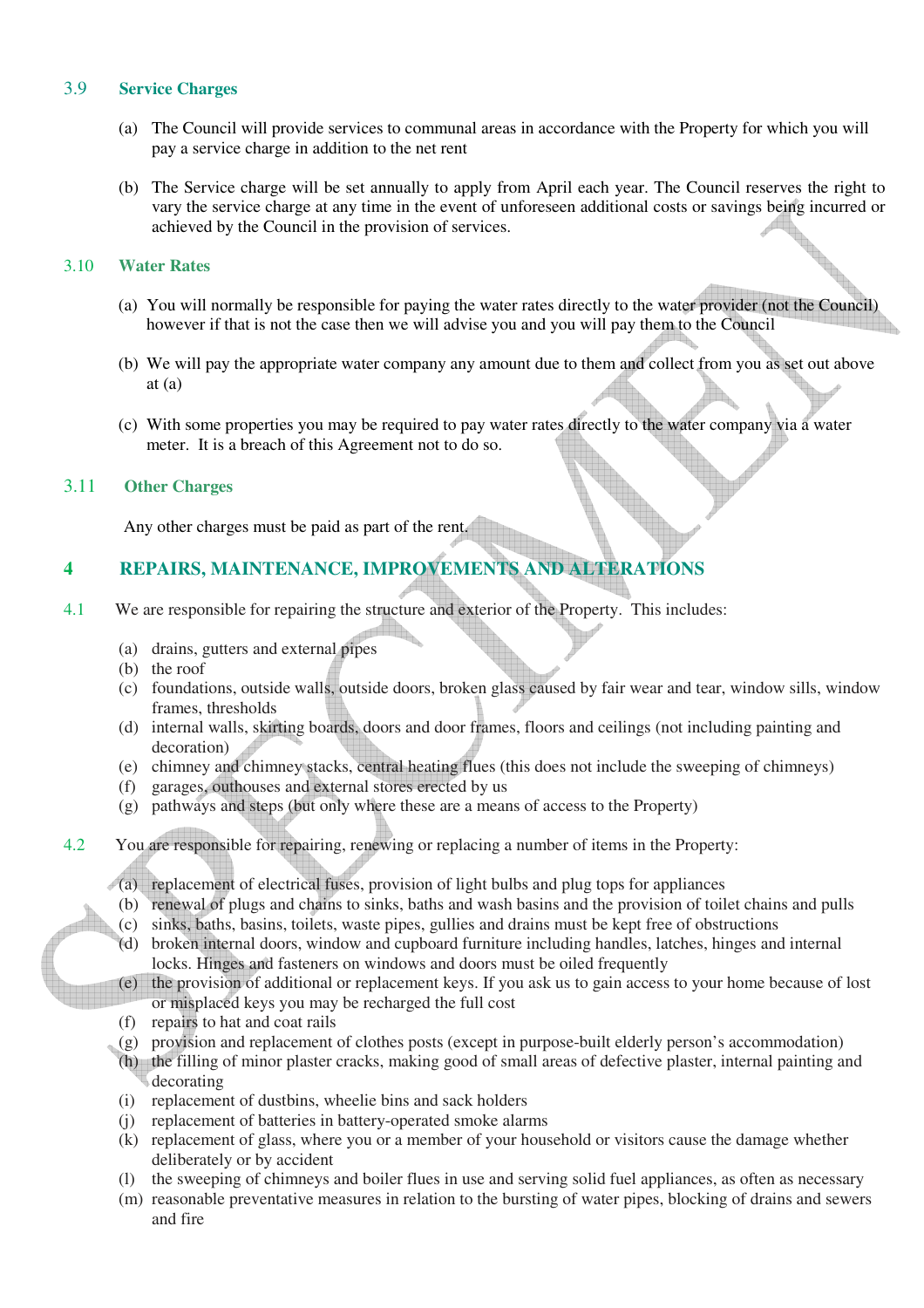- 4.3 We are responsible for repairing and maintaining installations for the supply of water, gas and electricity, for sanitation and for space and water heating provided by the Council for the benefit of the Property. These installations include:
	- (a) electric wiring, gas pipes and taps, water pipes and taps
	- (b) electric consumer units, sockets, light switches and light fittings or pendants
	- (c) basins, sinks, baths, WCs, waste pipes and showers
	- (d) water heaters, boilers, fireplaces, fitted fires, heaters, radiators and warm air ducts
	- (e) communal TV aerial systems
	- (f) any tanks and pipes for the supply of oil to oil fired central heating systems
- 4.4 We will not be liable for repairs:
	- (a) if the repairs become necessary for reasons other than normal fair wear and tear or
	- (b) if the installation was fitted by you in breach of this Agreement

However, we may carry out repairs in these circumstances if we wish but you will be liable to pay to us the costs of such repairs plus any added administrative costs

Concert of the Concert of the Concert of

- 4.5 In flats and maisonettes we will carry out repairs to the common entrances, halls, stairways, passageways, lift services, communal lighting and any other communal areas used by you including painting and decoration
- 4.6 We will arrange periodically to paint the exterior of the Property where necessary
- 4.7 You must report as soon as possible any repairs that need carrying out to the Property that are our responsibility. You may be held responsible for any damage caused by a delay in reporting such works, or any work that is required as a result of a deliberate act or negligence by you, or any other person living at or visiting your property (including children) or by a pet or animal belonging to you or them
- 4.8 You must allow our employees, representatives and contractors into the Property to service any electrical or gas supplies that we are responsible for maintaining
- 4.9 If we need to carry out work to the Property (or an adjoining property where there is no other reasonable means of access) we will give you reasonable notice and the reason (unless it is an emergency, as determined by the Director of Environment and Neighbourhood Services, when immediate entry to the Property will be made). If you refuse us permission or we are unable to gain access we can apply to the Court for permission to gain access and carry out the works. If the Court gives us permission you will be responsible for the Court and associated costs incurred by the Council
- 4.10 You are responsible for decorating the inside of the Property which you must keep to a reasonable standard at all times. You should keep the Property and any garage or other structure that is part of the Property in a clean and tidy condition. You must not decorate the outside of the Property unless you have our written permission to do so
- 4.11 You must not apply any material to any surface, wall, ceiling or floor of the Property (inside or out) which is difficult to remove, highly flammable or likely to cause a noise nuisance unless you get our written permission first. You must not remove any textured wall or ceiling coverings, outbuildings and/or their roofs as they may contain asbestos -which must only be dealt with by authorised persons
- 4.12 You are responsible for repairing and maintaining all improvements and fixtures that you install at the Property. As per Section 2.6, you will need our written permission to carry out certain works and should therefore contact your local housing office to find out if you require this before you start work. If you leave the Property you must either leave any improvements you have made or you must put the Property back the way it was before you carried out the works. If we require the improvements to be removed and you fail to do so the Council may remove them and charge you for the cost of doing so.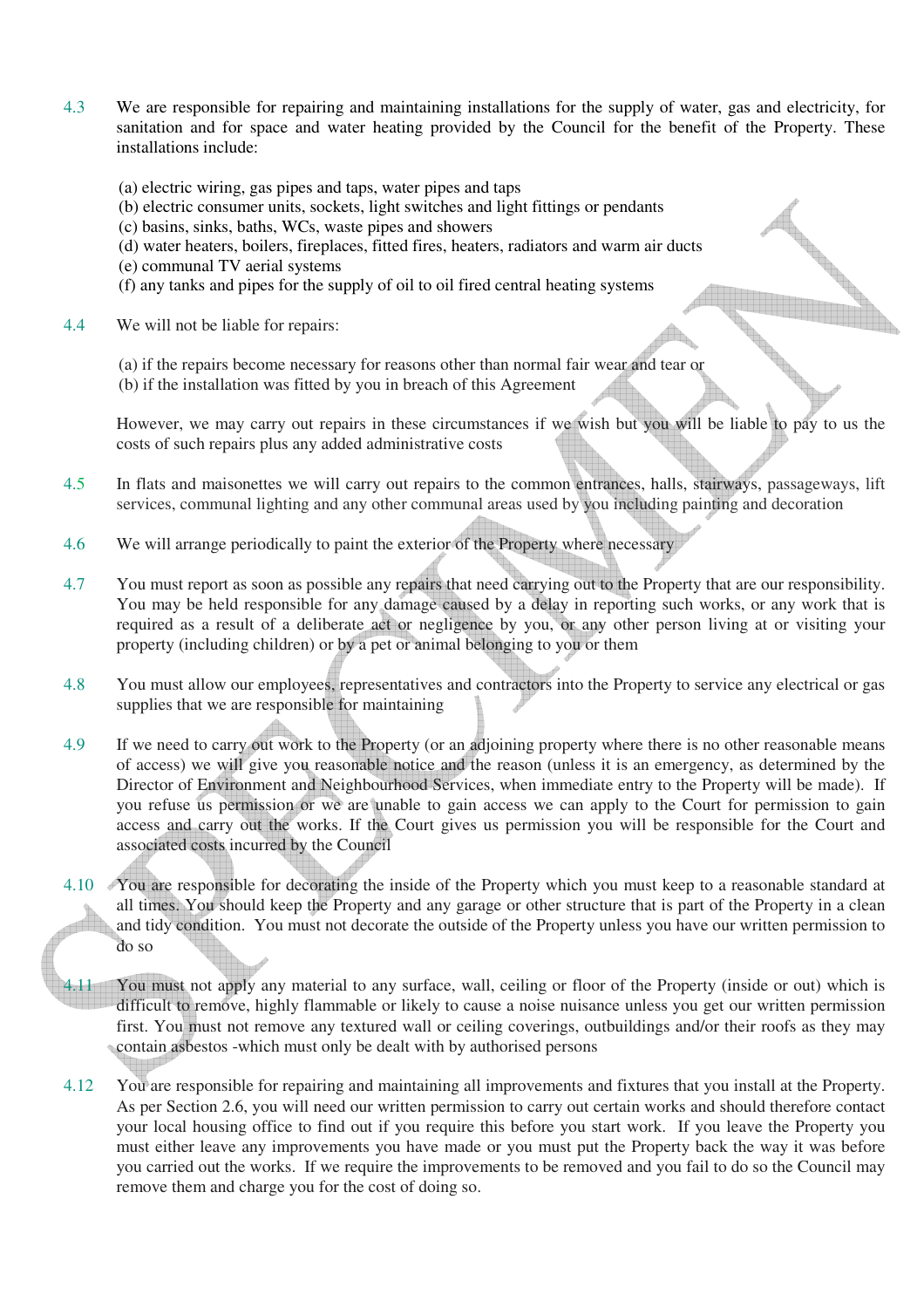- 4.13 If major works are carried out to the Property we will either make good your decorations or reimburse you for the cost of materials so that you may redecorate
- 4.14 We are not responsible for any loss or inconvenience suffered as a result of a failure of supply or service to your home supplied by a third party e.g. electricity, gas or water where such failure is not caused by an act or omission on the part of the Council
- 4.15 If you apply to buy the Property we will only do the essential repairs that we have to do by law while the application is current
- 4.16 If you have to be re-housed on a temporary basis so that works can be done to the Property the Council will try to arrange to re-house you in a suitable alternative property. Once the works have been completed you will be required to return to the original property.
- 4.17 While you are living in alternative accommodation during any works, unless you are given an agreement governing your occupation of the temporary accommodation you must comply with the terms of this Agreement as if it applied to the temporary accommodation. Any conditions imposed on your occupation of the Property, including payments of arrears of rent under an order for possession or terms as to your behaviour must still be complied with while you are in occupation of the temporary accommodation.
- 4.18 If you are required to return to the property on completion of the works you must vacate the temporary accommodation when required to do so.

#### **5 HEALTH AND SAFETY**

- 5.1 If the Property is fitted with a battery smoke detector you must check and test it weekly, replace the battery annually and report any defects immediately. You must not interfere with equipment for detecting or putting out fires
- 5.2 Where there is a fire control panel in your communal entrance and a fault is showing you must report it as soon as possible to the telephone number on the panel.
- 5.3 You must not store dangerous, offensive or inflammable materials at the Property or in a communal area except those reasonably needed for general household or medical use. These must be stored in the correct manner. You must not store any appliances or vehicles that are powered by petrol, diesel or paraffin in the Property or communal areas
- 5.4 You must not leave, or allow members of your household or visitors to leave, syringes, other sharp items or hazardous waste (such as nappies olor incontinence pads) where other people will come into contact with them. They must be disposed of safely and hygienically
- 5.5 You must not use portable paraffin or gas cylinder heaters in the Property
- 5.6 You must keep the Property free from vermin. Any infestation e.g. rats, must be treated or reported promptly. You must not feed large birds, such as pigeons or seagulls, outside the Property where this is likely to cause a nuisance to neighbours
- 5.7 You must not store rubbish at the Property and must keep it free from bad smells
- 5.8 You must not throw anything out of windows or from a balcony
- 5.9 You must not let anyone into secure communal entrances unless you know they have a right to be there
- 5.10 You must not keep mobility scooters, motorbikes, mopeds or bicycles in internal communal areas, or any other items that can catch fire or cause an obstruction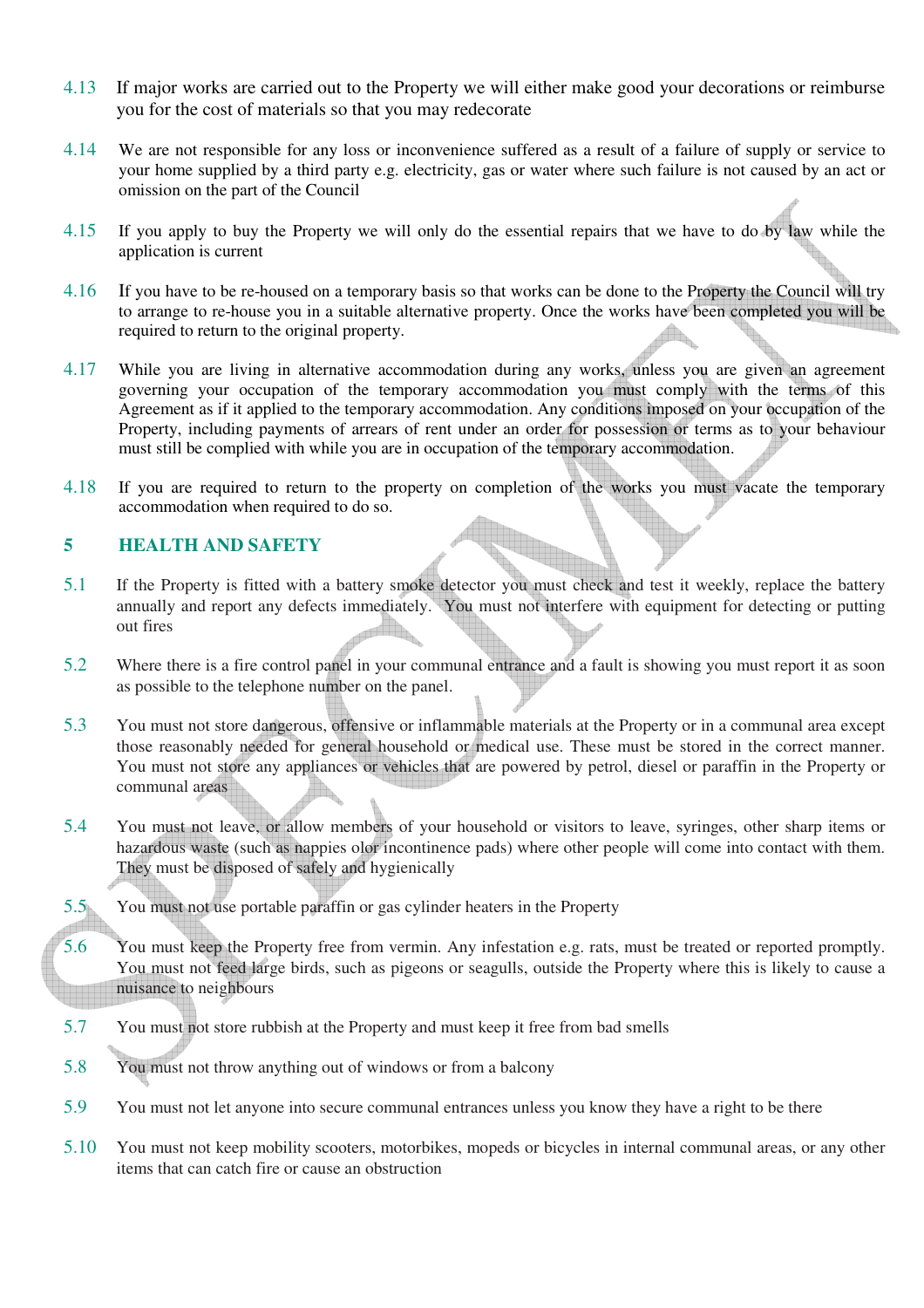- 5.11 Smoking is not permitted in any internal communal areas -including stairwells, lifts, corridors and communal rooms
- 5.12 You must not withhold information from the police about any burglary or damage caused by a criminal act at the Property

#### **6 USE AND OCCUPATION OF THE PROPERTY**

- 6.1 You must move into the Property within 7 days of the start of the tenancy unless you have our written permission to delay moving in. You must occupy the Property personally as your sole or main place of residence
- 6.2 You must not leave the Property unoccupied for more than one calendar month without informing us or we may assume that you have abandoned the tenancy and may take steps to recover possession of the Property
- 6.3 If you live in sheltered accommodation you must allow the warden access to inspect the warden-call equipment on a monthly basis
- 6.4 You may not use the Property for business purposes unless you have our written permission to do so and have obtained any necessary planning permission
- 6.5 You must not place or exhibit any notice board or notice/s which are visible from the outside of the Property that:
	- (a) advertises any trade or business, or any goods or services
	- (b) contains allegations, offensive or slanderous material
- 6.6 You must not hang any washing out of windows or on balconies
- 6.7 You must not neglect the Property or let it fall into disrepair
- 6.8 You must not keep any firearm, shot gun, air rifle, or any other offensive weapon that could not legally be carried in public at the Property without our written permission to do so. Before granting this we will need to inspect your gun licence
- 6.9 You must not obstruct communal areas, fire exits or any entrance/exit by storing personal items or items to be disposed of including bicycles

## **7 ANTI-SOCIAL BEHAVIOUR, HARASSMENT AND DOMESTIC VIOLENCE**

- 7.1 As the tenant you are responsible for not only your own behaviour but also that of anyone (including children) living in or visiting the Property. This section applies not only to actions in the Property but also to those in  $\overline{1}$ communal areas, surrounding areas and the locality
- 7.2 You must not act in any way that causes, or is likely to cause, nuisance or annoyance or is anti-social. Such behaviour includes, but is not limited to:
	- (a) loud noise, loud music
	- (b) loud arguments, fighting, foul language
	- (c) spraying or writing graffiti
	- (d) playing ball games close to peoples homes
	- (e) slamming doors
	- (f) dumping rubbish
	- (g) dogs barking, the keeping of dangerous or unsuitable animals
	- (h) drug and alcohol abuse
	- (i) cycling or skateboarding on footpaths
	- (j) damaging or vandalising property
	- (k) jamming communal and fire doors open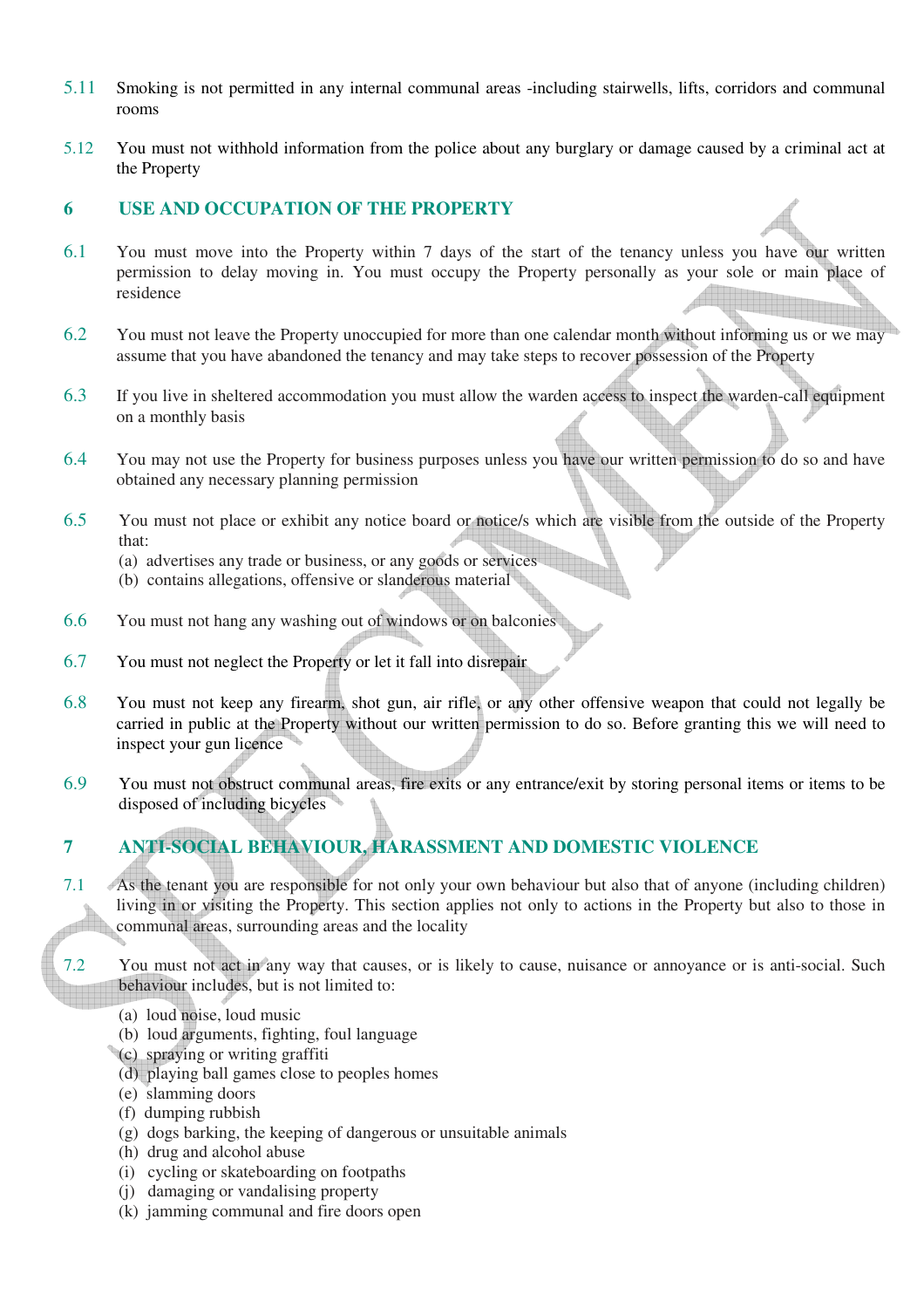- 7.3 You must not use or threaten to use, violence or mental, physical or sexual abuse against any person living in or visiting the Property or the locality
- 7.4 We reserve the right to seek a Court Order to terminate your tenancy where there is clear evidence of domestic violence/abuse, irrespective of whether criminal proceedings have been instigated. We also reserve the right to grant a sole tenancy of the Property to the victim of domestic violence/abuse or to a former joint tenant or occupier who is not the perpetrator of domestic violence/abuse
- 7.5 You must not act in any way that might harass a person on the grounds of race, religion, sex, age, disability, HIV status, sexual orientation or for any other reason. Such harassment includes but is not limited to:
	- (a) Verbal abuse
	- (b) Threatening, abusive or racist behaviour, letters, telephone calls, text messages or insulting graffiti
	- (c) Damage to or threats to damage property
	- (d) Racially motivated acts
	- (e) Offensive drunkenness
- 7.6 You must not use the Property for criminal, immoral or illegal purposes such as prostitution, selling, intending to sell, using, manufacturing/cultivating any illegal drugs or handling stolen goods
- 7.7 You must not use the Property or allow it to be used by someone else for the purpose of using, storing or selling illegal drugs
- 7.8 You must treat Council officers, and anyone acting on the Councils behalf, with courtesy and respect. You must not threaten or make offensive comments to them. This applies at any time and in any place. Council officers will treat you with courtesy and respect. If you believe a Council officer has failed to do this then you can make a complaint through our feedback system. See Section 13
- 7.9 If your behaviour causes nuisance or annoyance to another person, you may be given a police warning. If you breach this warning the police may take action against you. This would provide the Council with evidence to take court action against you and to take possession of the Property. We can also seek a number of legal remedies to prevent you from behaving in such a manner or to exclude you from the locality. Breach of a court order can lead to a prison sentence. If you lose your home as a result of anti-social behaviour the Council does not have to re-house you

## **8 VEHICLES AND PARKING**

- 8.1 For the purposes of this section the word "vehicle" includes but is not limited to a car, motorbike, moped, van, lorry, caravan, boat, trailer, bus, minibus or a heavy goods vehicle
- 8.2 You must not park any vehicle anywhere on the Property unless the Property has a garage, parking space or drive. Access to these areas must be via a dropped kerb. You must not build a garage, parking space or drive, or put in a dropped kerb
- 8.3 You must not drive over or park on any estate grassed areas, verges or pavements unless you have our written permission to do so and have obtained any necessary permits
- 8.4 You must not park any vehicle on the Property, the estate or any housing land if it is not taxed or not roadworthy unless you have first obtained our written permission to do so, any vehicle that is off the road must be registered as Statutory off the Road and a Statutory off Road Notification (SORN) must be held. We may clamp, remove and destroy any vehicles that are illegally parked, abandoned, untaxed, dangerous or not roadworthy and the owner may be charged for our costs
- 8.5 You must not park any vehicles used for business purposes at the Property, on the estate road adjacent to it, on allocated parking spaces or on the estate for long or regular periods of time unless you have obtained our prior written permission to do so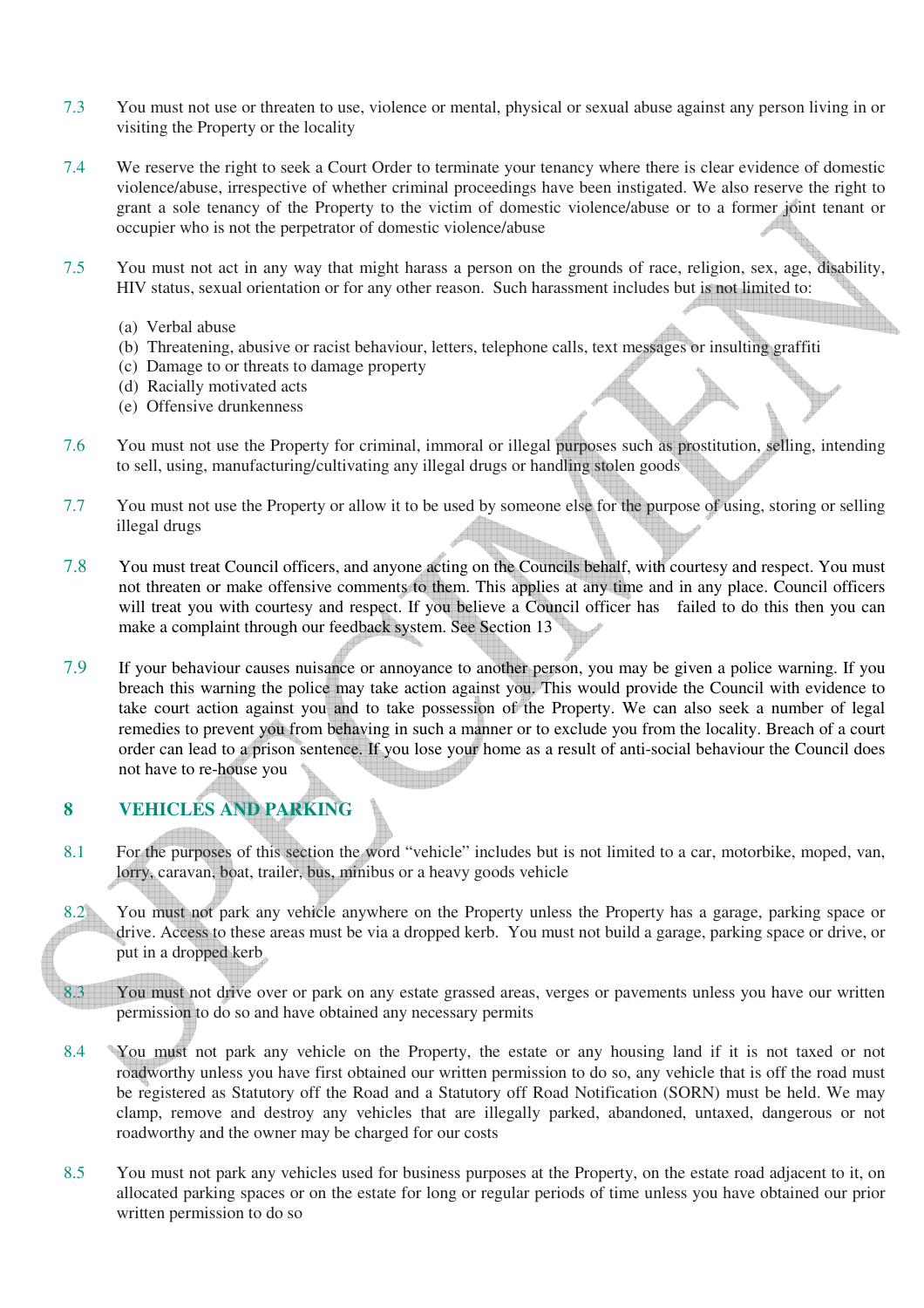- 8.6 You must park legally and considerately so that you are not causing an obstruction for emergency vehicles or other road users and so that you are not obstructing the access to other properties
- 8.7 You must not carry out any major repairs to a vehicle at the Property, on estate roads, garage forecourts or designated parking areas. Minor repairs to a vehicle belonging to a member of your household may be carried out but only at reasonable times during the day and without causing nuisance or annoyance to anyone living, visiting or working in the area
- 8.8 You must not receive any payment for repairing any vehicle at the Property
- 8.9 You must not keep motorbikes or mopeds in internal communal areas or in the Property. Any such unauthorised vehicle will be removed immediately. You must not keep mobility scooters in internal communal entrances unless they were specifically designed for the purpose and must not keep them in the Property unless you have our prior written permission
- 8.10 You must not sell, rent or give away a parking space that we provide to you or allow anyone other than your family, visitors and friends to park at the Property or in your designated space
- 8.11 You must not allow oil, petrol or other deleterious fluids to spill onto the Property, communal areas or neighbouring land or to discharge into drains

#### **9 GARDENS**

- 9.1 You must keep the Property garden clean and tidy and the paths free from obstruction. You must maintain the garden, including hedges, fences, lawns and borders to the satisfaction of the Director of Environment and Neighbourhood Services. You must not allow any hedge to grow more than 2 metres high or any lesser height as specified by us in writing
- 9.2 You must not use the garden to store rubbish, scrap or unsightly objects
- 9.3 You must obtain the Councils prior written permission before the erection or removal of garden structures (garage, greenhouse, shed, pond etc), fences, hedges and the planting or removal of trees, shrubs or bushes
- 9.4 Failure to maintain the garden may result in the Council, after giving 24 hours notice, entering the garden and carry out any necessary works to ensure that the tenancy conditions are met. You will be charged for the cost of such works
- 9.5 If the Property is on an open-plan estate the front must remain lawned. You must not plant anything or erect any structures, including fencing, on this area unless you have obtained the Councils prior written permission to do so. You must not park on or drive across any estate grassed verges, open areas or gardens
- 9.6 You must not remove or interfere with any trees, hedges or fencing that belong to the Council unless you have obtained the Councils prior written permission to do so
- 9.7 You must ensure that any structure or planting within the garden of the Property does not interfere with the public footpath, highway, entrance or exit to the Property or in anyway causes a nuisance or annoyance to adjoining occupiers

## **10 PETS AND ANIMALS**

- 10.1 You may keep one cat, dog or small caged bird at the Property. If you wish to keep more than this or any other animals you need the Councils prior written permission to do so. We reserve the right to restrict or prohibit at any time the keeping of dogs, cats or other animals at the Property
- 10.2 All pets and animals should be kept under control at all times and not cause a nuisance or annoyance to anyone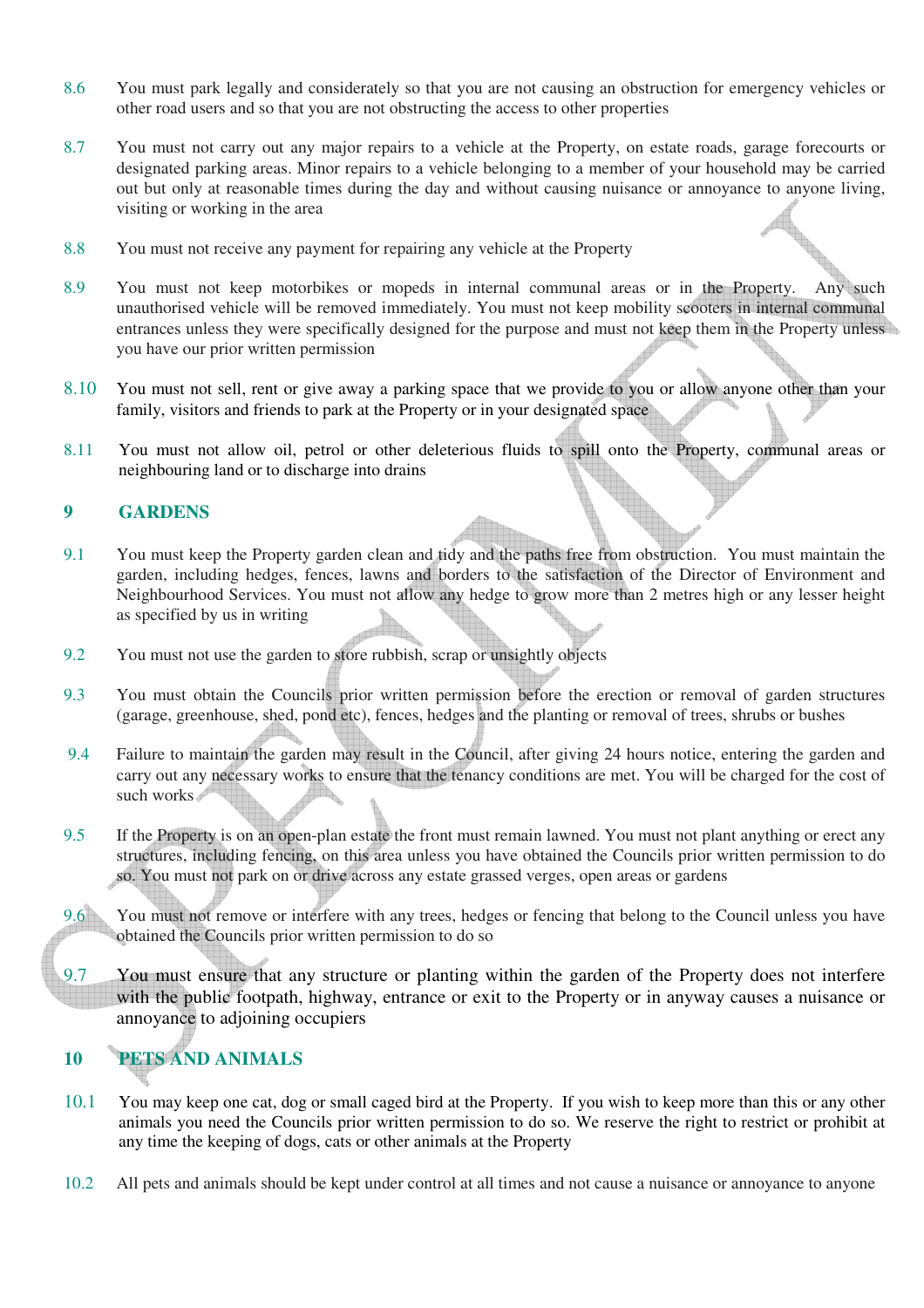- 10.3 The keeping of an animal in flats will be permitted as long as they do not roam freely in the communal areas
- 10.4 Animals must be kept in appropriate enclosures that are adequate for their needs and from which they can't escape
- 10.5 Dogs must be kept on a lead when in communal areas and owners must ensure that they comply with the Dangerous Dogs Act 1991
- 10.6 You must not breed animals or birds anywhere on the Property
- 10.7 You should not allow any animal kept by you or visiting the Property to foul estate property including shared areas, roads, footpaths and play areas in the local area. Where fouling does occur you must remove and hygienically dispose of the faeces (animal mess) immediately

#### **11 CONSULTATION AND PARTICIPATION**

- 11.1 We will encourage and support tenants who want to get involved in the management of their homes and will explain how they can do this
- 11.2 We will send out a copy of the Tenants Compact on request, which sets out how we will involve you in the housing service
- 11.3 You can be involved at different levels to suit your needs and availability
- 11.4 We will deliver the Tenants Newsletter to your door on a regular basis and from time to time send you other information about housing issues and our performance. We may also ask you to take part in surveys so that we can find out how we are doing or to get your opinion on any issues
- 11.5 We will ensure that all information sent out is clearly written, timely and relevant to tenants' needs
- 11.6 If we need to change or vary your conditions of tenancy we will send you a letter telling you that we intend to serve a Notice of Variation. This letter will explain the proposed changes and ask for your comments within a given timescale. We will then consider your comments before we decide whether or not to go ahead with the changes. If we do go ahead you will then receive the Notice of Variation that will give details of the changes and the date on which they will begin. You will receive this in writing at least four weeks before the changes come into effect. You will not need to sign a new Agreement

## **12 ENDING YOUR TENANCY**

12.1 If you wish to end your tenancy you must give four (4) clear weeks notice in writing to expire at noon on a Monday. You must also provide the Council with your forwarding address

If the tenancy ends because the tenant has died (or in any other special cases) we may accept a shorter period of notice from their representative, but not less than one (1) clear week. The tenant's representative must clear the Property of all possessions and all rubbish before we will end the tenancy

- 12.3 If you are a joint tenant, the tenancy will end if either you or the other joint tenant gives notice to the Council of his/her wish to end the tenancy. You will not have an automatic right to remain in the Property.
- 12.4 If requested by the Council you must allow Council officers and contractors to enter the Property by appointment to inspect its condition prior to your vacating the Property
- 12.5 You must hand in all the keys to the Property when you leave by 12 noon on the Monday that the notice expires. If we do not receive the keys the tenancy will continue until the Monday following the return of the keys, you will continue to be responsible for the payment of rent for this period or the Council has replaced the locks to the Property. If we do not receive all the keys, we will change the locks to the Property and you will be charged for this work